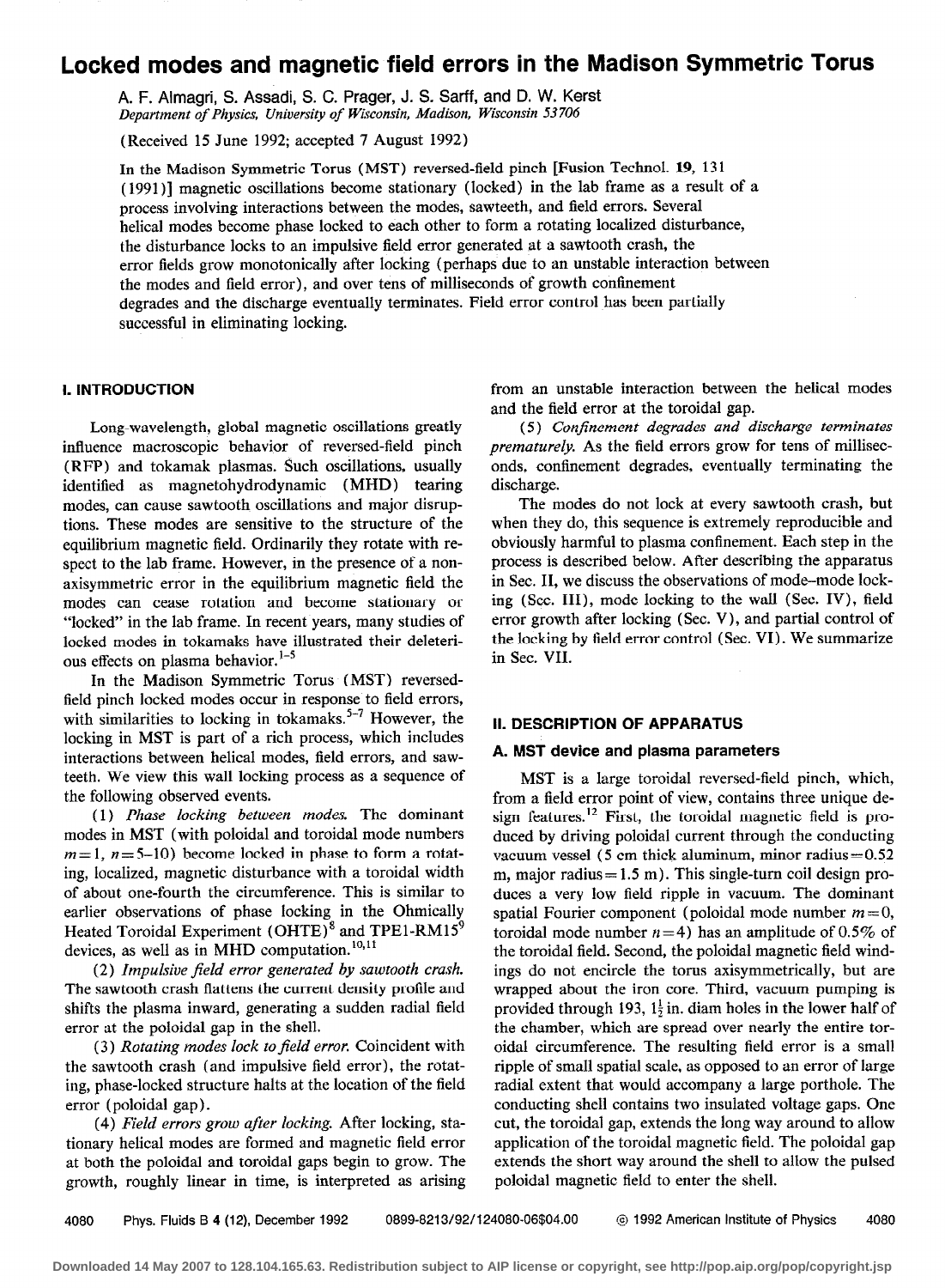TABLE I. Limiting values of plasma parameters achieved on MST.

|                                        | ≺ | 0.6 MA                                     |
|----------------------------------------|---|--------------------------------------------|
| ı<br>Vl                                | ↘ | 12 <sub>Y</sub>                            |
|                                        | ≺ | 80 msec                                    |
| $\frac{\tau_{\text{pulse}}}{T_{e(0)}}$ |   | 50-430 $eV$                                |
| $n_{e(0)}$                             |   | $0.75 - 3 \times 10^{13}$ cm <sup>-3</sup> |
| $T_i$                                  |   | 350 eV                                     |
| $\beta_{\scriptscriptstyle\!}$         |   | $4\% - 17\%$                               |
|                                        |   |                                            |

MST discharges, formed in the self-reversal mode, have been produced for durations up to 80 msec and plasma currents up to 0.6 MA. MST can operate over the range of plasma parameters depicted in Table I.

### 6. Sources of field errors

The dominant source of field error in MST is the poloidal gap in the vacuum shell. This gap interrupts the flow of toroidal current in the shell surface. This current is an image of the plasma current and must be accurately controlled at the gap. A small poloidal component of the current at the gap can produce a significant radial magnetic field that enters the shell through the 1 cm wide gap. Such errors generally have low m values and a very broad range of  $n$  values, since the gap is localized toroidally. Hence, these errors are usually resonant with the equilibrium field in the plasma. The error at the toroidal gap is enhanced in the presence of plasma; however, the errors are generally not resonant in the plasma and are less deleterious than the other gap.

The errors generated at the poloidal gap can be divided into four categories according to their time dependence. The first type has the same time waveform as the plasma current and results from the poloidal field winding being imperfectly placed for the specific plasma equilibrium. The dominant poloidal mode numbers of this error are  $m = 0-2$ . The second field error begins a slow growth later in time (at about IO-20 msec) and is caused by the finite electrical resistivity of the shell. It is dominantly an  $m=4$  error related to the rectangular symmetry of the poloidal field winding. The third type is an oscillatory  $m = 1$  error generated by the rotating helical modes. The fourth type is an impulsive  $m = 1$  error generated by the sudden equilibrium inward shift that accompanies the crash phase of a sawtooth oscillation.

The poloidal gap is instrumented with two sets of correction coils (saddle coils) to reduce the first two types of field errors. Current in the first set of correction coils is driven in series with the poloidal field winding to produce a correction proportional to the plasma current. A radial field of the first type penetrating the gap is thereby reduced to 1% of the equilibrium field. The second set is driven by a simple waveshaping circuit to match the slowly varying error of the second type. The third and the fourth type of error occurs on a submillisecond time scale and, at present, are not corrected. Unfortunately, the fourth type of field error plays an important role in mode locking to the wall.



FIG. 1. The coupling between the helical tearing modes and the error fields in MST is illustrated. (a) The poloidal magnetic field fluctuation at 32 toroidal locations plotted in their toroidal order as a function of time. This plot shows the toroidal extent, toroidal speed, and direction of the localized structure. This is a case in which the toroidal structure is highly localized with a broad modal content  $(n=6-10)$ . Around 19 msec, the toroidal structure is less localized as fewer number of modes are present. (b) The amplitude of the  $m=1$  component of the magnetic field error at the poloidal gap for the same time window as in part (a). The  $m=1$ amplitude is enhanced as the localized structure crosses the poloidal gap (at zero toroidal angle).

### C. Magnetic diagnostics

About 400 magnetic pickup coils are attached to the inside surface of the vacuum shell to diagnose the magnetic fluctuations and gap field errors. The helical modes have also been diagnosed by other methods, such as soft x-ray emission,<sup>13</sup> which will not be described here. To measure the field errors, 32 coils are distributed around the poloidal gap, and 16 coils are distributed around the toroidal gap. These coils detect the radial magnetic field at the gaps, with mode numbers up to  $m = 16$  at the poloidal gap and mode numbers up to  $n = 8$  at the toroidal gap. To measure the toroidal mode spectrum, coils are located at 64 toroidal locations, equally spaced, with three orthogonal coils at each location (for each directional component). Another set of 16, three-axis coils is distributed poloidally to measure the poloidal mode spectrum. Thus, magnetic fluctuations can be detected with mode numbers up to  $m=8$  and  $n=32$ . The signals are typically amplified with a 250 kHz bandwidth and digitized up to a 1 MHZ sampling rate.

## 111. MODE-MODE PHASE LOCKING

Magnetic fluctuations in MST are dominated by low-<br>frequency components (10-30 kHz), which contain about frequency components ( $10-30$  kHz), which contain about  $90\%$  of the power. These fluctuations, identified as tearing modes, are composed of several spatial modes with  $m=1$ ,  $n=5-10$ . Typically these modes phase lock to each other and constructively interfere to produce a rotating, toroidally localized disturbance. The localization and rotation is clear in Fig.  $1(a)$ , which displays the time dependence of  $\tilde{B}$  at 32 different toroidal locations. Usually the disturbance extends over about one-fourth of the toroidal circumference and rotates in the ion diamagnetic direction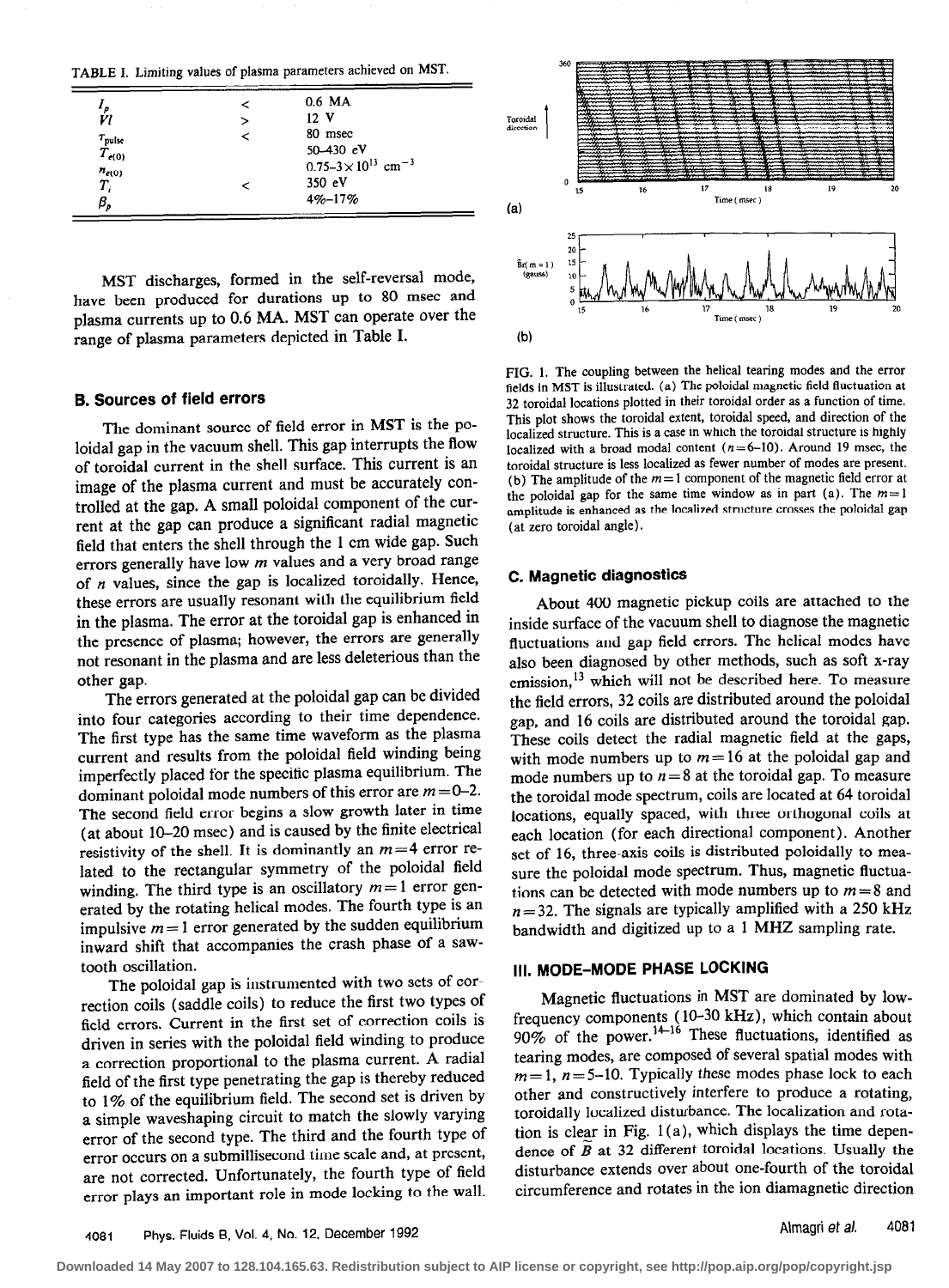

FIG. 2. The field error at the toroidal gap at 16 toroidal locations plotted in their toroidal order versus time. This plot shows a rotating, localized error correlated with the rotating tearing modes. This error results from the interruption of the poloidal shell current at the gap.

at about  $10^6$  cm/sec. However, the speed, and even the direction, can vary with time, depending on the modal content of the spectrum. The phase locking between modes is a result of nonlinear coupling, as has been identified through bispectral analysis of magnetic fluctuations in  $MST.<sup>17</sup>$ 

The rotating disturbance produces a field error at both gaps (of the third type described in Sec. II B). The poloida1 field windings are distributed for axisymmetric shell image currents corresponding to a particular plasma equilibrium. The tearing modes produce helical image currents in the shell. The mismatch between the winding distribution and image currents yields a radial field at the poloidal gap as the rotating disturbance passes the gap. This is illustrated in Fig. 1(b). The field error at the gap is an  $m=1$ component, as expected, since it is generated by the  $m=1$ modes. Similarly, the rotating disturbance induces a localized error field at the toroidal gap, shown in Fig. 2.

MST and other RFP experiments displays vivid sawtooth oscillations.<sup>18</sup> The data described above correspond to times during the rise phase of a sawtooth. At the crash, the magnetic fluctuation spectrum broadens drastically (n >32), and the spectrum cannot be accurately resolved. After the crash, the toroidal spectrum is composed of only  $n = 5-7$ , with  $n = 5$  being typically the dominant mode. The localized structure slowly reforms as the other lowfrequency modes ( $n = 6-10$ ) begin to grow and the  $n = 5$ mode decays. Eventually the dominant modes phase lock to produce a highly localized structure that remains localized until the following sawtooth event. This cycle, displayed in Fig. 3, repeats throughout the discharge. Occasionally the  $n = 5-7$  modes become locked to the wall at the crash and remain stationary for the remainder of the discharge with the same modal content.

### IV. MODE LOCKING TO THE WALL

A sawtooth crash generates an impulsive field error at the poloidal gap (of the fourth type described in Sec. II B).



FIG. 3. The poloidal magnetic field at 32 toroidal locations versus time, and the field reversal parameter,  $F$ , for one sawtooth cycle. The spectrum starts narrow, where only few modes are present  $(n=5-7)$ , resulting in a broad disturbance. Thereafter the spectrum broadens  $(n=6-10)$  and forms a localized toroidal structure until the following sawtooth crash. After the crash, the spectrum is narrow and the dominant mode is  $n=5$ .

The current density profile flattens during a sawtooth crash. This is indicated in measurements of the edge poloida1 current density (which is roughly parallel to the magnetic field) in the edge plasma, shown in Fig. 4, with a small Rogowskii coil. At a crash the current density doubles, while the total plasma current remains nearly unchanged. The current flattening shifts the plasma inward, as indicated by the decrease in the edge poloidal magnetic field asymmetry factor given by  $B_{\theta} = B_0(1+\epsilon\Lambda \cos \theta)$ , as shown in Fig. 5 (a). As a result of the sudden change in the equilibrium, the poloidal field windings become mismatched, and an impulsive  $m=1$  radial field error is produced, as shown in Fig. 5(b).

At the time of a sawtooth crash, the helical modes sometimes cease rotation and the localized structure remains at the location of the poloidal gap for the remainder of the discharge, as shown in Fig. 6. The locking of the disturbance is observed in the toroidal coil array. The toroidal angle at which the mode locks corresponds to the poloidai gap, and the time of locking corresponds to the sawtooth crash. This locking of the mode to the wall re-



FIG. 4. The poloidal current density at the edge of the plasma versus time. The sawtooth crash causes the current density to double at the edge, while the total plasma current remains constant.

Almagri et al. 4082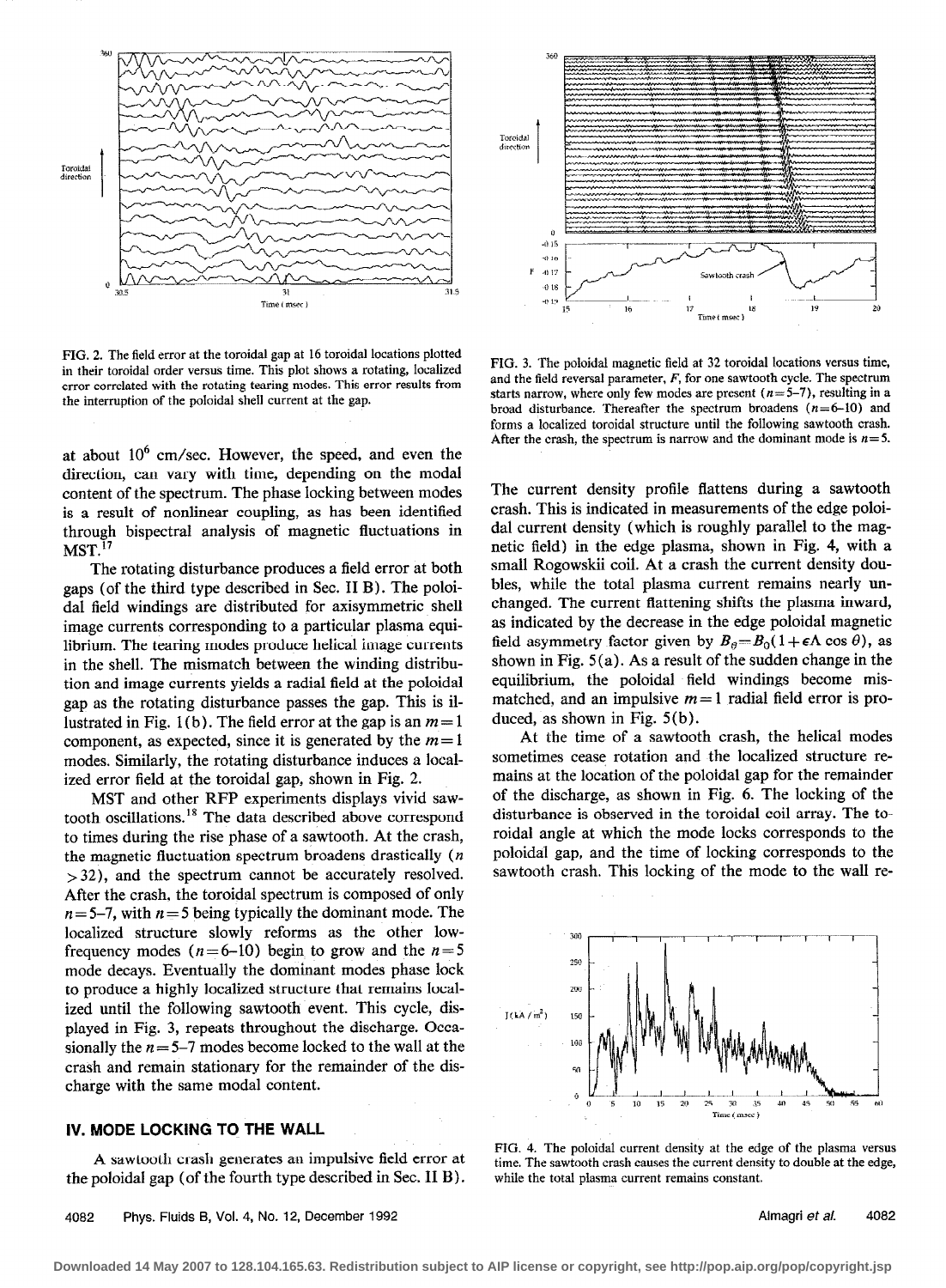

FIG. 5. This plot demonstrates the coupling between the sawtooth and the generation of the impulsive error field that causes the rotating modes to lock. (a) The poloidal asymmetry factor  $\Lambda$  versus time. Here  $\Lambda$  decreases at the sawtooth crash, showing the flattening and inward shift of the plasma current channel. The change in  $\Lambda$  is due mostly to the change in the internal inductance not a change of poloidal beta, which would require beta to triple its value. (b) The  $m=1$  component of the magnetic field error of the poloidal gap. Showing an increase in the  $m=1$  component correlated with the change in  $\Lambda$ .

sults from the interaction between the mode and the impulsive magnetic field error at the poloidal gap. The detailed mechanism for locking (e.g., viscous damping, impurity generation from enhanced plasma-wall interaction, or magnetic boundary conditions) has not been determined. The locking substantially alters the discharge evolution and leads to early termination, as seen in Fig. 7.

### V. FIELD ERROR GROWTH AFTER LOCKING TO THE WALL

After the helical modes lock to the wall, they remain locked and large until discharge termination. This is in contrast to the usual case, where the modes do not lock and reset to zero at each crash. In Fig. 8 we show the time evolution of the dominant Fourier modes,  $n=5-7$ . The modes become stationary at 11 msec. The stationary modes are also evident as a growing field error. At the poloidal



FIG. 6. The poloidal magnetic field fluctuation at 32 toroidal locations versus time, showing the locking at the poloidal gap at about 11 msec.



FIG. 7. The plasma current for two identical discharges, except that one discharge is locked and the other is not. The locked discharge is degraded.

gap a growing  $m = 1$  error is observed, and at the toroidal gap the growing error consists of  $n = 5-7$  modes, as seen in Fig. 9.

The growth of the field errors at the gaps after the toroidal modes become stationary might arise from an instability generated from the interaction of the helical mode with the toroidal gap. Such a "field error instability" was predicted in a heuristic model by Kerst. A helical plasma current (such as produced by a tearing mode) will induce a radial magnetic field at the toroidal gap with the same toroidal mode number as the tearing mode. As the radial magnetic field enters the plasma it diverges spatially, producing a toroidal magnetic field perturbation,  $\delta B_r$ . The resulting Lorentz force,  $J_p \times \delta B_p$  produces a radial force pushing the initial helical distortion toward the toroidal gap, unstably enhancing the original perturbation.

Consider a plasma current column in a large aspect ratio toroidal shell with a minor radius,  $r_0$ , major radius, R, and wall thickness,  $d$ , all in units of cm. Let the shell have one toroidal gap located at the inner midplane of width, G, in cm. If the current is displaced vertically with toroidal modulation of  $y=y_0 \sin(n\varnothing)$ , where  $y_0$  is the vertical displacement, in cm, then the radial field,  $\delta B<sub>r</sub>$  in Gauss, generated at the toroidal gap, is given by

$$
\delta B_r(\varnothing) = 0.4\pi \left( \frac{y_{0I}}{2\pi r_0 d} \right) \sin(n\varnothing),
$$

where  $I$  is the plasma current.

If we assume that this flux fills the volume of the torus, then a toroidal field perturbation,  $\delta B_p$ , will be produced,

$$
\delta B_t(\varnothing) = 0.2 \left( \frac{y_{0IRG}}{\pi \, dn \, r_0^3} \right) \cos(n\varnothing).
$$

The total radial force on the current  $I$  toward the toroidal gap due to its transverse undulation across  $\delta B_t$  is then given by

$$
F=\frac{I^2Gy_0^2R}{10r_0^3nd},
$$

and the restoring force resulting from the conducting wall is given by

**Downloaded 14 May 2007 to 128.104.165.63. Redistribution subject to AIP license or copyright, see http://pop.aip.org/pop/copyright.jsp**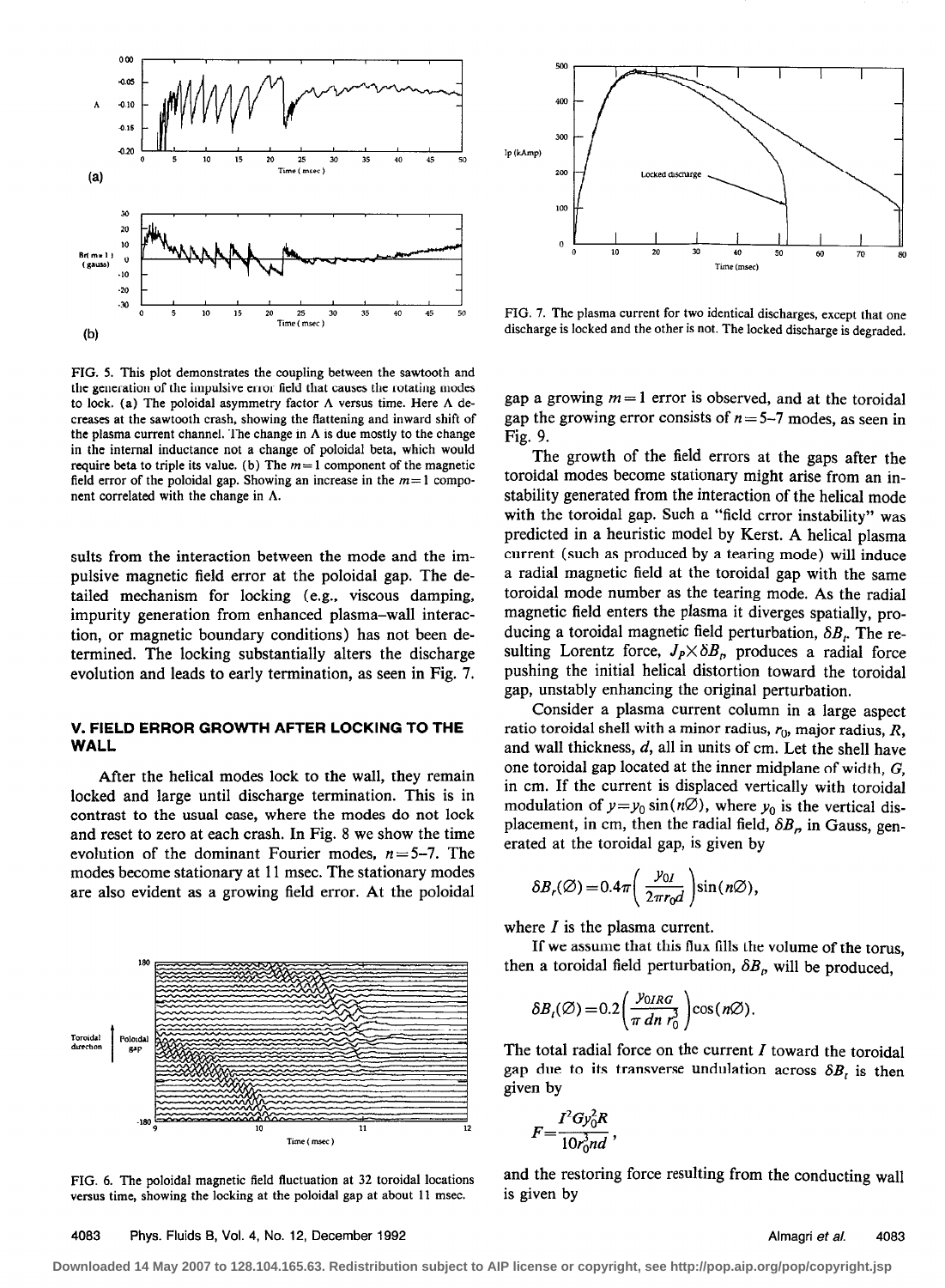

FIG. 8. The amplitudes and phases of the  $n=5-7$  tearing modes. The modes lock around 11 msec. The amplitudes are about the same as when the modes are rotating. In all cases the spectrum is narrow after a sawtooth crash ( $n=5-7$ ). When the modes are locked, only  $n=5-7$  are ever large.

$$
F_r = \frac{\pi R}{n} \left( \frac{0.2 I^2 y_0}{r_0^2} \right).
$$

The ratio of the perturbation force, F, to the restoring force,  $F<sub>n</sub>$  is

$$
\frac{F}{F_r} = \frac{Gy_0}{2\pi r_0 d} < \frac{G}{2\pi d} = 4\% \quad \text{(for MST)}.
$$

These forces are present throughout the discharge. How ever, if the modes are stationary, the image currents in the shell resistively decay, and the restoring force is reduced. At the same time, the column moves closer to the gap, and the effective gap width, G, increases, and the effective wall thickness, d, reduces, thereby enhancing the driving force.

The equivalent vertical magnetic field,  $B_{\nu}$ , that would produce the same radial force toward the toroidal gap, is given by



FIG. 9. The  $m=1$  component of the magnetic field error at the poloidal gap for two identical discharges, except that one discharge is locked and the other is not. Once the modes lock, the  $m=1$  field error starts to grow to large values, eventually terminating the discharge.

 $B_v \leqslant \frac{B_p}{2\pi} \left( \frac{G}{d} \right)$ .

This vertical field is observed as an increasing error field at the poloidal gap as the factor  $G/d$  increases.

### VI. CONTROL OF LOCKING TO THE WALL

Since the locking is believed to be caused by the impulsive field error at the poloidal gap during the sawtooth crash, control of locking is possible through field error control. This is quite difficult, since such control would require feedback of the magnetic field at the gap on the submillisecond time scale of the crash. However, we have been able to eliminate the locking in some discharges by imposing a steady  $m=1$  radial field at the gap in the direction opposite to the impulsive error. Although the steady field increases the field error at times other than during the crash, it diminishes the error during the crash. As a result the impulsive error is reduced to a level at which locking does not occur, as illustrated in Fig. 10. In MST locking is most prevalent at high plasma current (400-600 kA). The effectiveness of the offset error diminishes with current. At the highest currents locking is often unavoidable. Presumably, if the sawtooth oscillations are eliminated, then locking would not occur. It is anticipated that improved flat topping of the discharge might eliminate inductive contributions to the current density profile to form a more sawtooth-stable discharge.

### VII. DISCUSSION

A process has been observed in MST that culminates with the monotonic growth of a locked mode, which eventually terminates the discharge. The locking of tearing modes in MST has obvious similarities to locked modes in

4084 Phys. Fluids B, Vol. 4, No. 12, December 1992